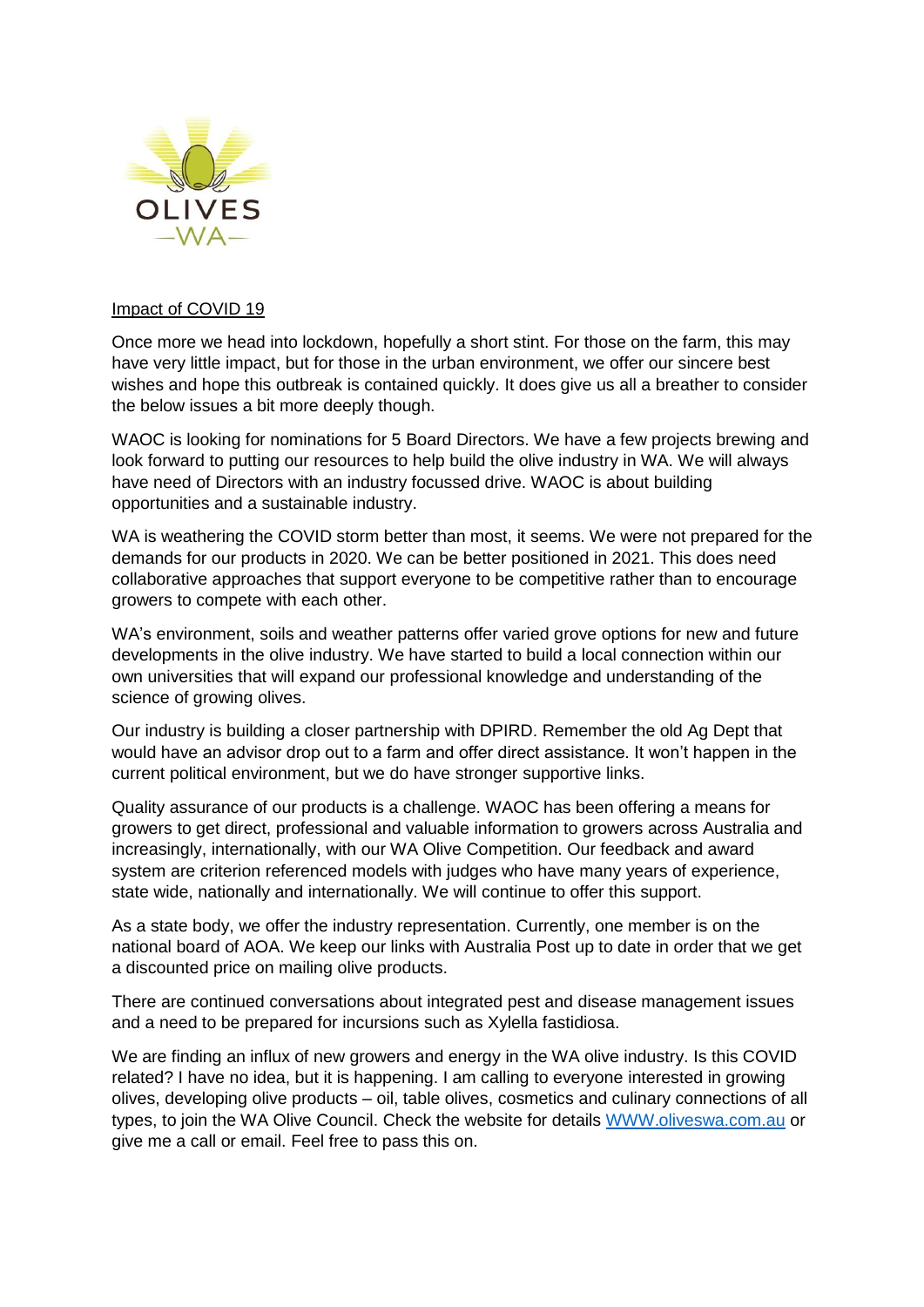### WAOC Board 2021

We have been increasingly involved in some very exciting developments over the past few years with pest management, innovative grove management, close links with tertiary institutions doing state-based research and a huge demand for bulk EVOO. Our Board members have all been in place now for two years and we need to run elections for five of these Director positions early in 2021.

Five Director positions will be declared vacant. Those Directors that have been on the Board for the greatest duration will stand down or offer themselves for re-election at the next AGM while the newer members will continue. We will apply this "senate type" election to maintain continuity and provide opportunities for new ideas and directions. Those stepping down and possibly for re-election will be Steve Milton, Isabelle Okis, Tanuja Sanders and Russell Lewis. Rick De San Miguel will also step down as he was seconded to the Board for an R&D role for 2020. A special thanks to all of them for their dedicated efforts for the olive industry.

Any member interested in registering their intent to stand for election as a Director is asked to send an expression of interest with a brief bio to [admin@oliveswa.com.au](mailto:admin@oliveswa.com.au) by 21 Feb 21.

The AGM will be in March 2021. Immediately following the election, the new board will elect its Chairperson/President for the next 12 months. If you wish to nominate, please do so by 21 Feb 2021.

## Call for EVOO Contract Support

Do you have any old EVOO? One of our members is looking for 600 litres for a cosmetic and soap contract. Can you help. Even small quantities will help. If so, please contact Malcolm Lee at [info@thirdpillar.com.au](mailto:info@thirdpillar.com.au)

One of the ways we can build this industry is through olive producers collaborating and assisting others to maintain their contracts. Non-members can access this support by paying \$175 and becoming a member. Several have done just this, but our support is minimal when producers go it alone.

#### Marketing options

It strikes me that we were unprepared before COVID 19 and are going to remain so until we get a shared forum that offers collaboration amongst members and others involved in the wider aspects of the olive industry.

WAOC has offered a point of contact for buyers, international, national and local, seeking olive products. We have directed these to particular members who have quantities of good quality products surplus to their current contracts. Some of these buyers are our own members who have been enterprising and sold their own stock and need replenishing. This worked in 2020 but there were more requests than products available. Our members negotiated prices etc. with prospective buyers. WAOC merely acted as go between.

So, if you have quantities of quality EVOO or table olives surplus to current contracts, please let me know and this can continue for the coming months. A better process may be applied for the 2021 harvest and I am open to any suggestions that may serve you better.